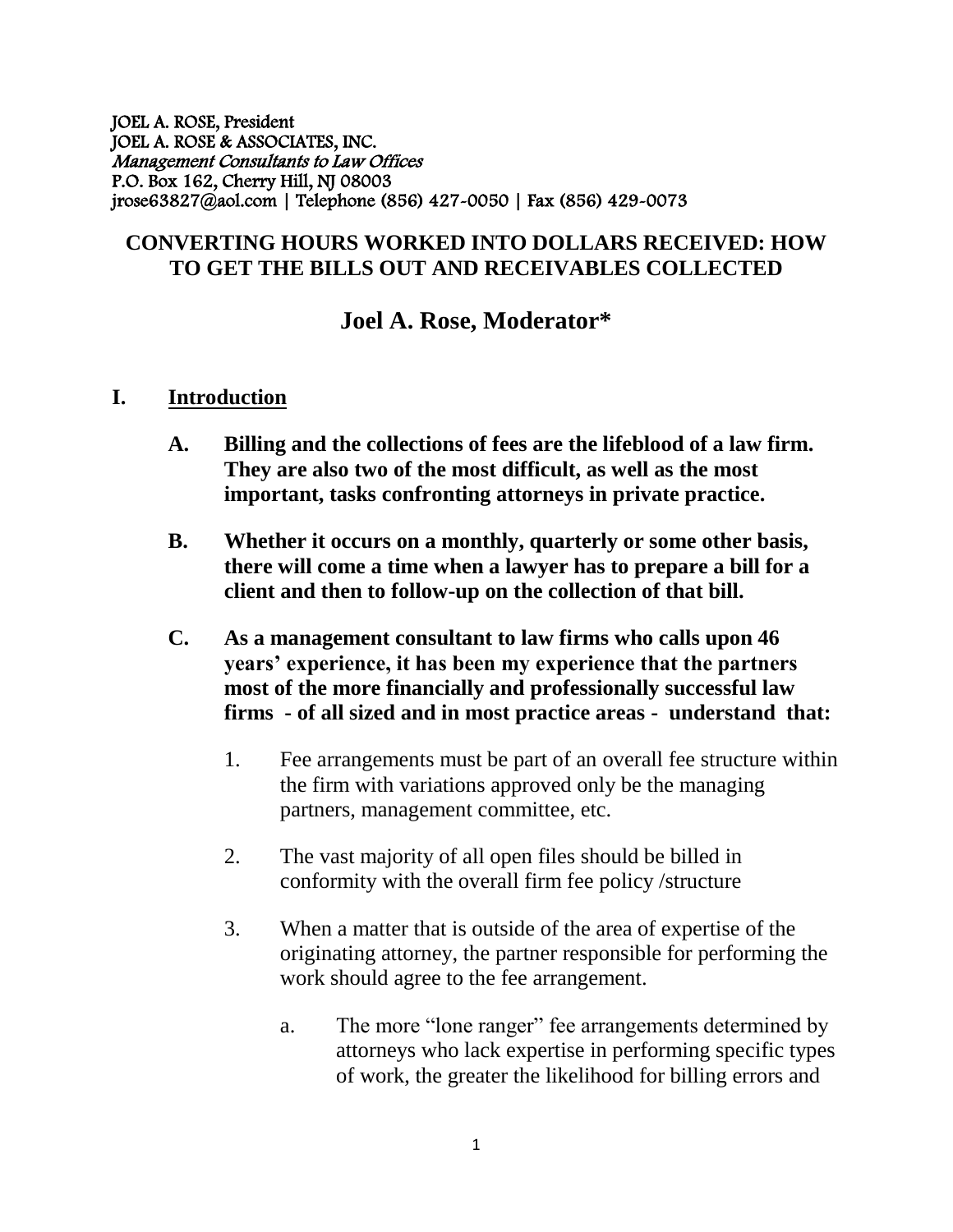disagreements resulting in client dissatisfaction and reduced law firm profits.

#### **II. Types of Fees**

**There are many kinds of legal fees. I will describe a representative number of arrangements in today's practice environment.**

## A. **Hourly Fees**

- 1. Hourly fees are the most predominant billing method used by law firms.
	- a. It is easy for law firms to price legal services on the basis of hourly time charges.
	- b. Such pricing requires only the ability to set a rate, to accumulate time entries, and to do the math.
	- c. But it is not as easy to price legal services on a basis other than straight hourly rates.
		- (1) Total fees under an hourly rate system are frequently not limited by efficiencies, but rather by client controls, the size and scope of the matter, the lawyer's desire to be reasonable or at least not to alienate the client, and competition among firms.
		- (2) Since lawyers are not generally trained in the art of estimating legal fees for particular matters, and many engagements do not lend themselves to easy prediction as to total time.
		- (3) Litigation of complex cases, for example, is fraught with so much uncertainty that it is really anyone's guess, in most cases, how much time will be required to get through trial.
		- (4) Organizational systems that make perfect sense if the law firm is handling straight hourly work may become dysfunctional when the firm suddenly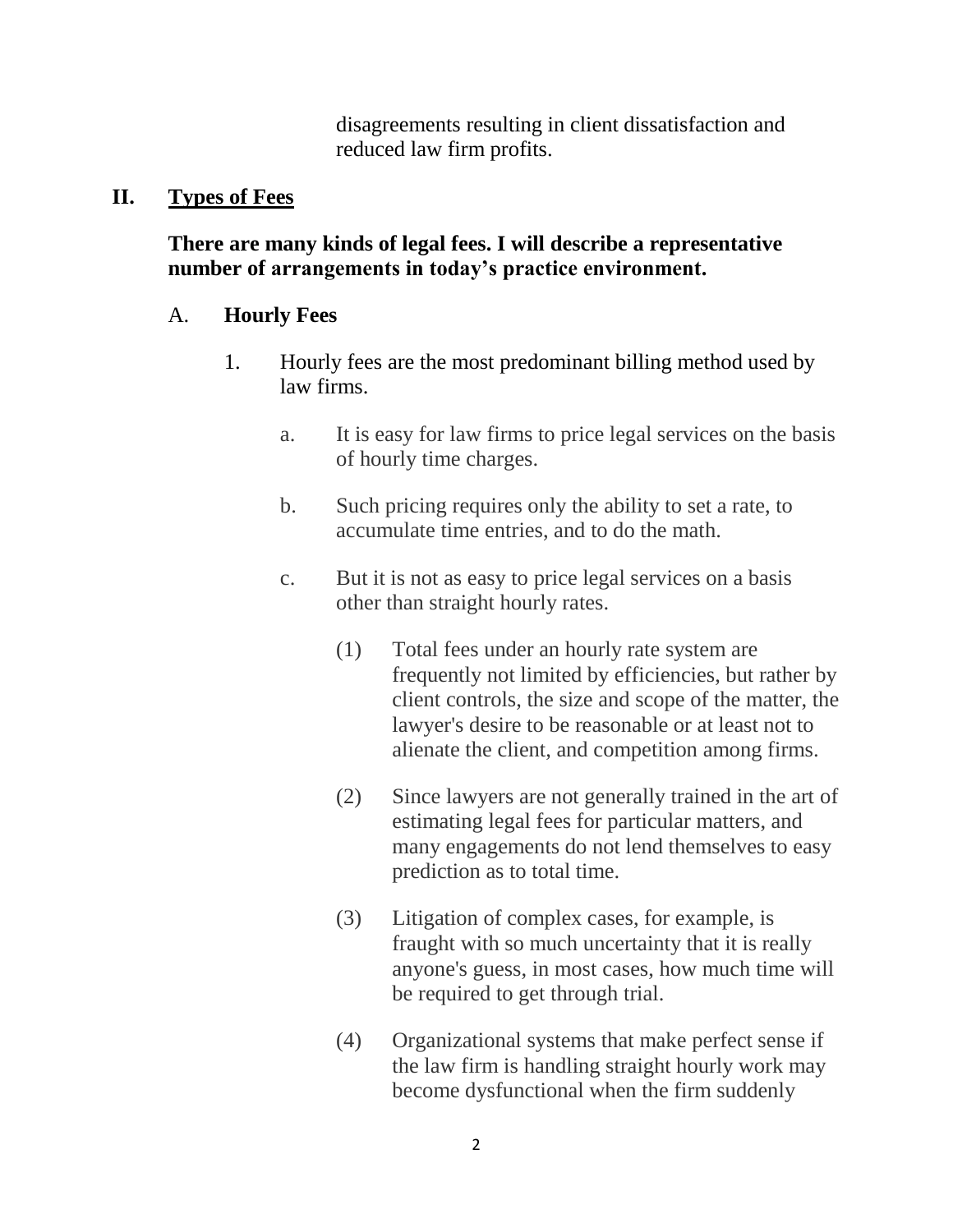begins pricing for legal services on a fixed-price or some other basis in which there is risk and reward sharing with the client.

- 2. Computing the base rate What is my time really worth?
	- a. The attorney down the hall
	- b. The dollar amount your ego believes you are worth
	- c. Formula based upon your net overhead percentage and your net income objective, i.e.,

Net Income Objective 100% - Net Overhead Percentage = Target Billing **Objective** 

 $$200,000 = $400,000$ 100% - 50%

Target Billing Objective Number of Billable Hours = Hourly Rate

 $$400,000 = $266,666$ 1500 Billable Hours

 $$400,000 = $222,222$ 1800 Billable Hours

- d. Understand and allocate the fixed cost of doing business over the number of hours which you can reasonably expect yourself and others to work
- e. Understand the variable costs associated with the type of representation contemplated
- f. Remember the reimbursables and identify them for the client, including those which may reduce your firm's hidden operating costs telephone,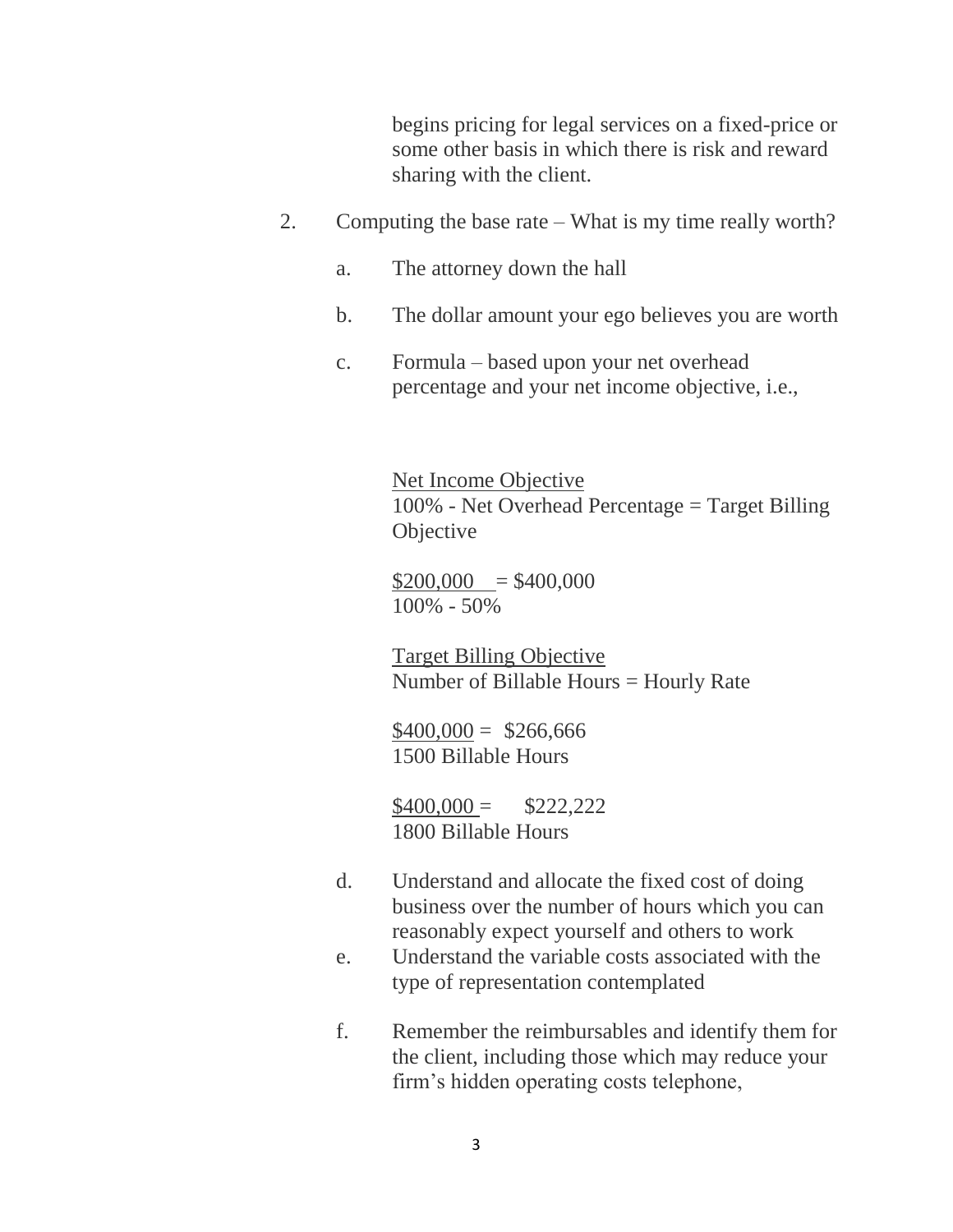reproduction, fax, automated research, litigation support, etc.

g. Ideally, the billing partner should monitor all of the time reported and work performed on the file for the purpose of insuring that work is being performed in a efficient and cost-effective manner to avoid "write-downs."

## B. **Value Billing**

- 1. Value billing is a method of billing that allows an attorney to bill a client in proportion to the value of the services rendered. What the client wants and needs will generally frame how legal services for the engagement can be fairly priced.
- 2. One key to effective value billing is to understand what the client values most in the engagement:
	- a. Is it highly specialized expertise?
	- b. Is this an engagement many firms can handle but the client is with your firm for inexpensive labor?
	- c. Is it speed of production?
	- d. Is it the reputation and credibility of the firm?
	- e. Is it a contact or connection? Or,
	- f. Is it risk sharing?
- 3. Structuring a fee arrangement that does not match up to what the client values frequently spells trouble for the relationship as well as for the collectability of the account.
- 4. Even though the recession has diminished the number of opportunities for lawyers to bill and collect substantial fees from highly profitable transactional deals, i.e.,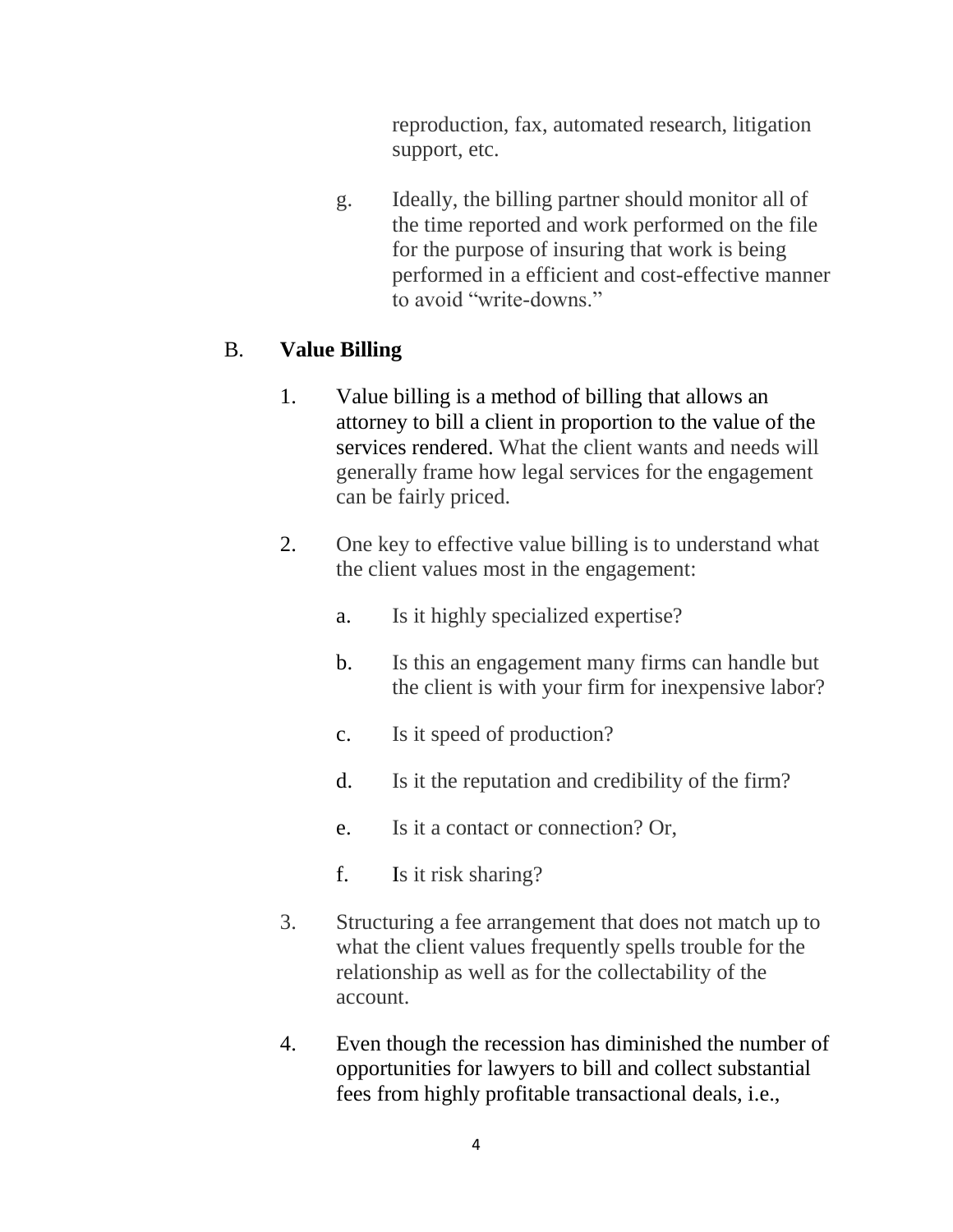mergers, acquisitions, land development, etc., some opportunities still remain for attorneys to benefit from value billing.

- a. Client A pays for a research project on an hourly basis. Client B asks essentially the same question. How should Client B pay for this result?
- b. The firm has invested heavily in sophisticated technology that enables the attorneys to store, retrieve and utilize prior work product in a fraction of the time it would take a non-automated firm to perform the same work. How should the firm be paid for the completed work?
- 5. Value billing is a fee arrangement which should always be used with the full agreement of the clients.
	- a. As an example of the above: Don't agree with Client B to bill on a hourly basis and then "value bill" based upon hours charged to Client A.

## C. **Task-based Billing**

- 1. Frequently, clients will require budgets by tasks and then will insist on billing against the budget.
	- a. This approach requires real discipline on the part of the attorney to think through the functions that are likely to be required.
	- b. Clients like this approach because they realize lawyers, in their desire to get the work and not to appear too expensive, tend to seriously underestimate the costs of each task. Clients then can force law firms to discount as the case unfolds.
	- c. If you are driven to this method, you should try to bargain for relief among tasks so that if you underestimate the work in, for example, filing a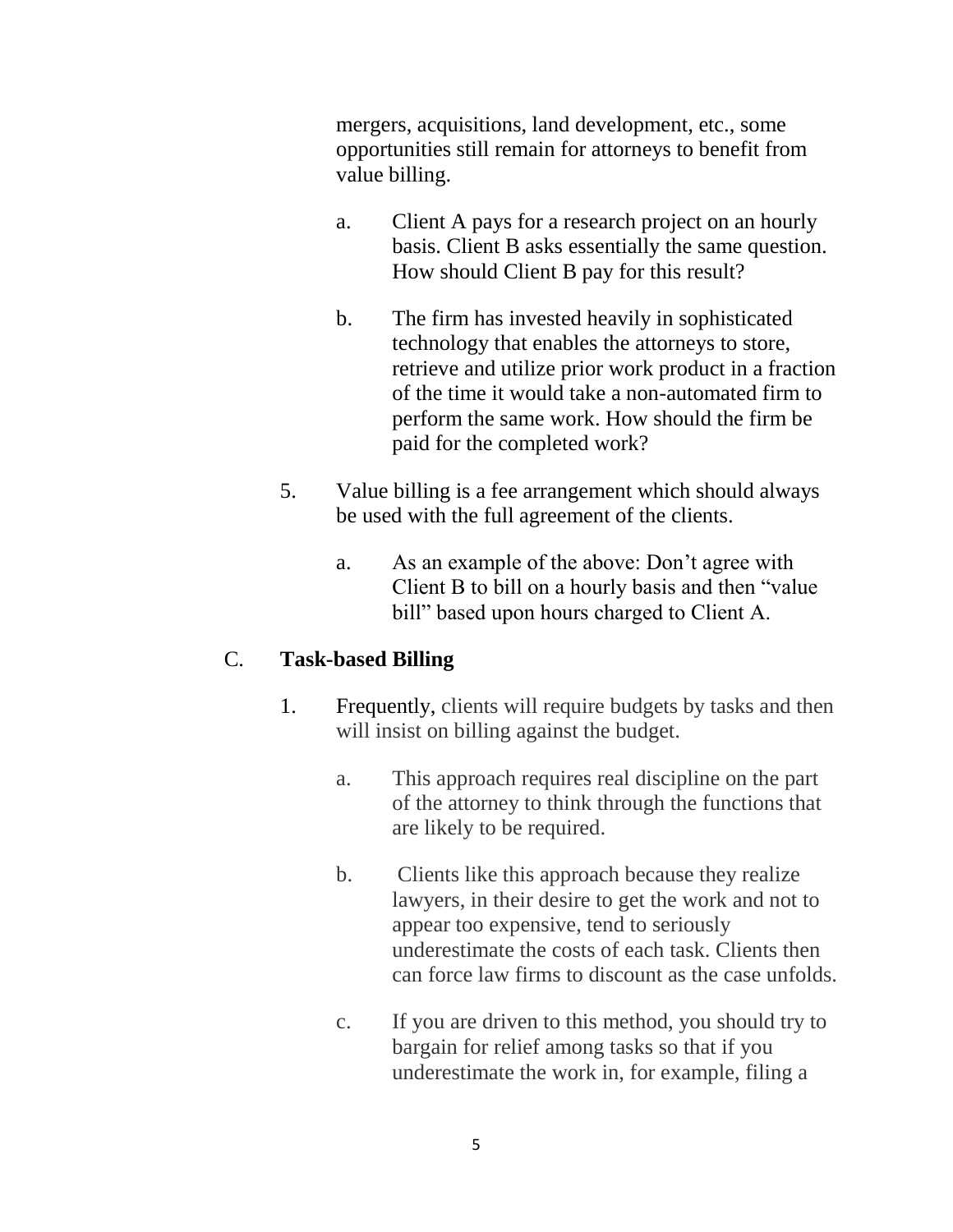motion to dismiss, you might be able to make it up in the discovery phase of the case.

- (1) In addition, you might build in some mechanism for adjustment of the estimates should unforeseen events occur.
- (2) If your estimate states the assumptions on which they are based (e.g., four depositions) and it turns out that the client, after consultation, wants eight depositions taken, you can escape the effects of your low-ball estimate for that phase.

#### **D. Modified hourly rate with a success fee**

- 1. The client pays on a reduced hourly rate basis with a success fee based on results.
	- a. Defining success is generally a problem in this type of engagement. This approach can get complicated if the modified hourly rate also involves a cap or ceiling on total charges for the matter.
- 2. In such circumstances, the firm is taking two risks:
	- a. The reduced hourly portion
	- b. The firm will not be able to accomplish the work within the ceiling amount.
	- c. If the firm exceeds the ceiling, on the basis of its standard hourly rates, it may ultimately get its hourly rates on the matter only if it earns the success fee.
- 3. In this scenario, the firm's underestimation of the total work effectively eliminates its upside of a success fee. If it is not successful, the firm will not make its hourly rate on the engagement. Generally, arrangements where the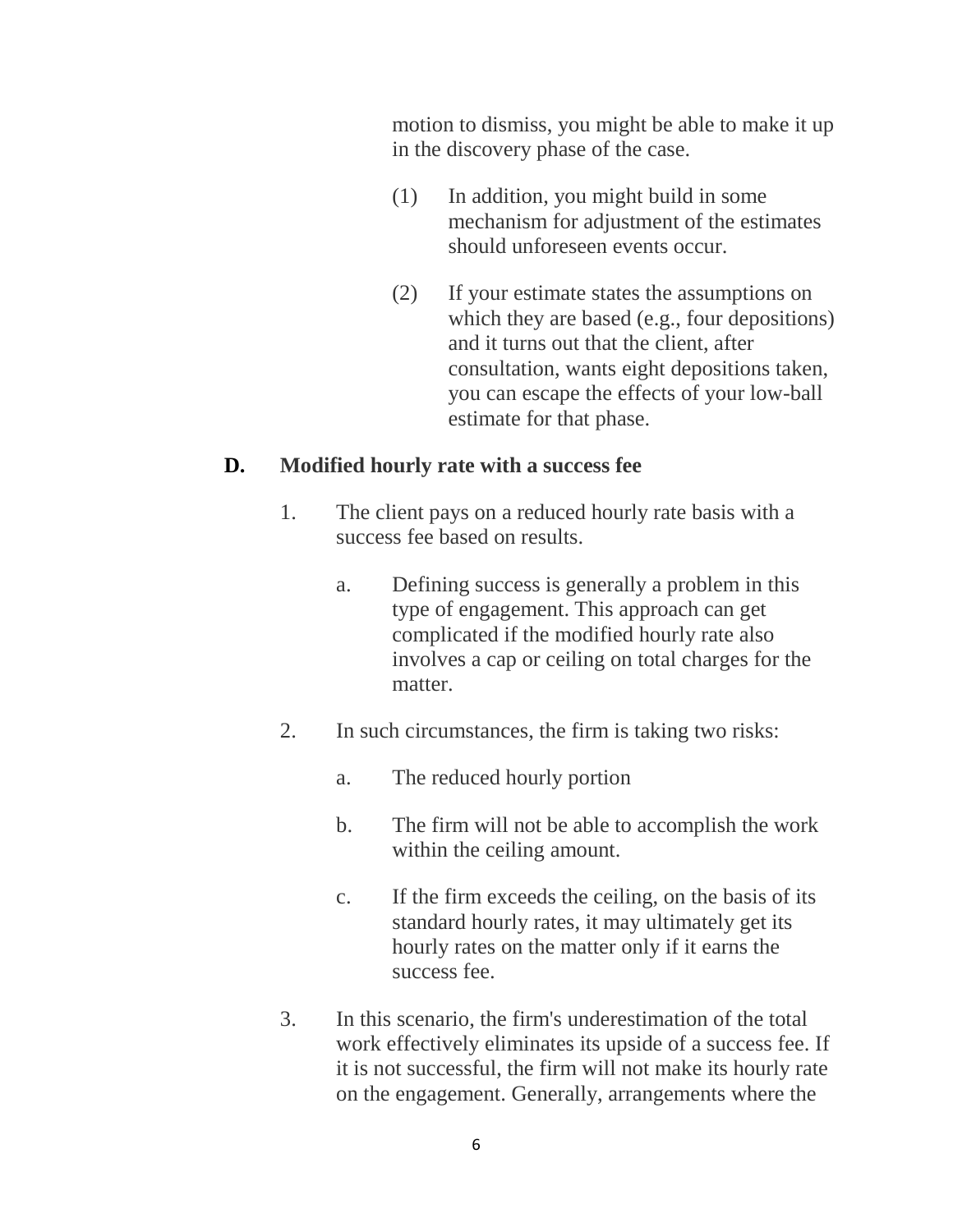firm makes its hourly rate if it is successful, but where it makes far less than its hourly rate if it is not successful are not good arrangements for the firm.

## *Note: An article in the handout describes various types of alternative fee arrangements*

# **E. Fixed Fee**

- 1. Many engagements, particularly in the transactional area, have been priced on a fixed-fee basis, i.e., Bond transactions, lease work, a simple will an incorporation, etc. also typically priced on a fixed-fee basis.
	- a. The expansion of fixed-fee pricing into new areas is being encouraged by clients and by some firms.
	- b. Fixed fees cause the firm to ask how efficiently it can handle the matter and still effectively represent the client's interest versus how much can be reasonably done on the matter without the client reacting negatively.
	- c. The opportunity for the law firm to exploit this type of billing is to be able to deliver to client value at low levels of hourly time and/or to assign this work to lower compensated attorneys who are competent to perform it.
	- d. One way is to achieve efficiencies in work retrieval, another is to have value related to something other than time spent. Value in this context really means value to the client from the lawyer's particular contribution, i.e., if the client can negotiate a particular deal to license software, for example, the transaction may mean millions to the licensee.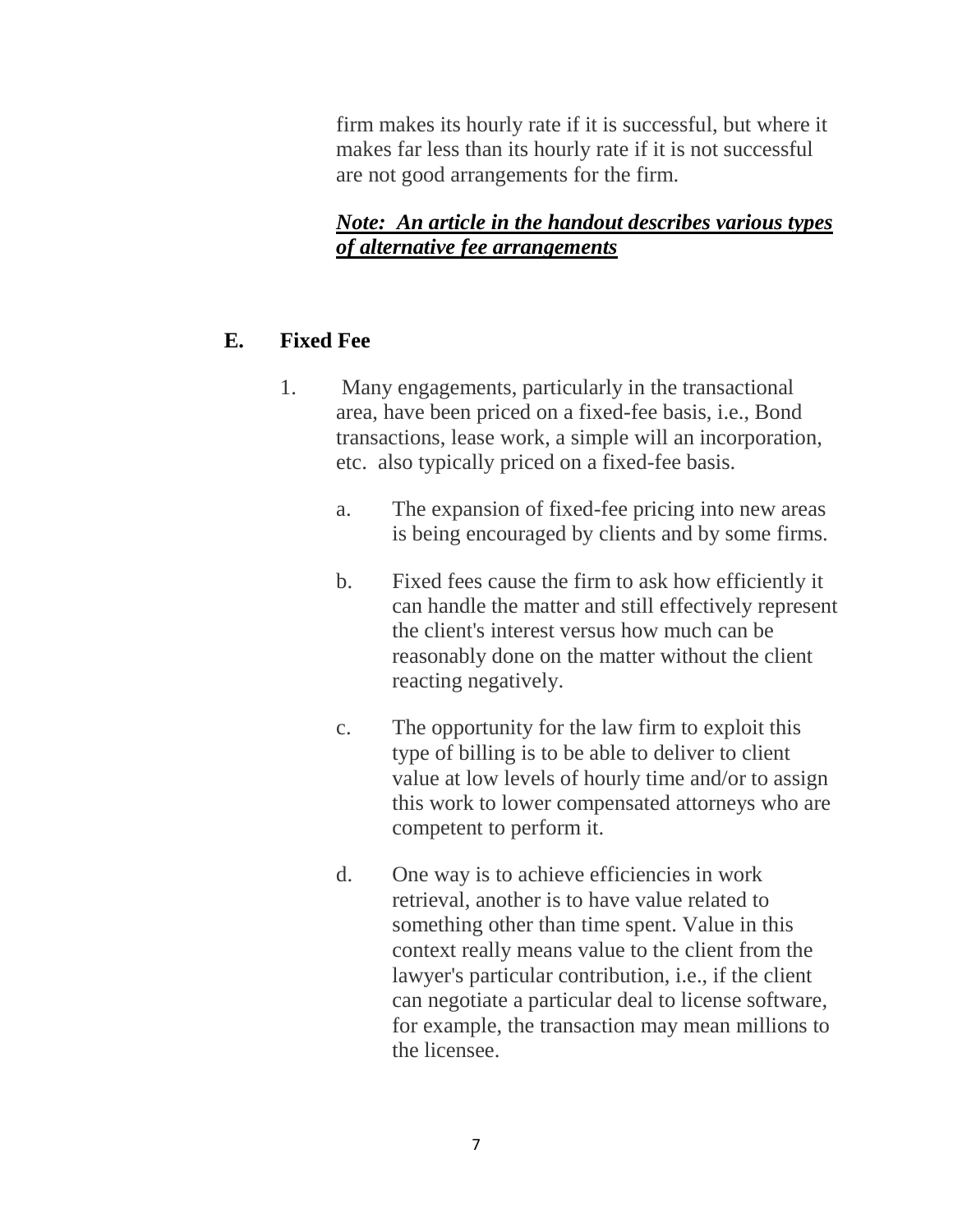# **F. Contingent Billing**

- 1. Contingent fees are obviously not new, but firms may be increasingly tempted to use contingent fee arrangements in more cases than in the past.
- 2. Contingent billing should only be undertaken after an evaluation of (a) likelihood of success and (b) amount available if successful.
	- a. In assessing risks, one might calculate that there is a 50 percent chance of liability, and if the liability hurdle is cleared, there is a 50 percent chance of getting a judgment for \$500,000. As a matter of probability, there is a 1-in-4 chance of a judgment of \$500,000; the probability of a lesser amount would be somewhat higher.

If the case were taken on a one-third contingency arrangement and would cost about \$150,000 in time to try, there is a very good chance that the firm will lose on the case.

- b. Control of the settlement process is another factor to be considered.
	- (1) If the client (without consequence under the fee arrangement) can reject a settlement offer that the firm, in its professional judgment believes should be taken, the risks the firm is taking when it accepts the engagement include the risk of the client being unreasonable or not following the firm's advice.
	- (2) This additional risk needs to be addressed as part of the engagement, either by adjusting the fees that be earned by the firm if the client rejects a recommended settlement offer, or by permitting the firm to convert the arrangement to an hourly rate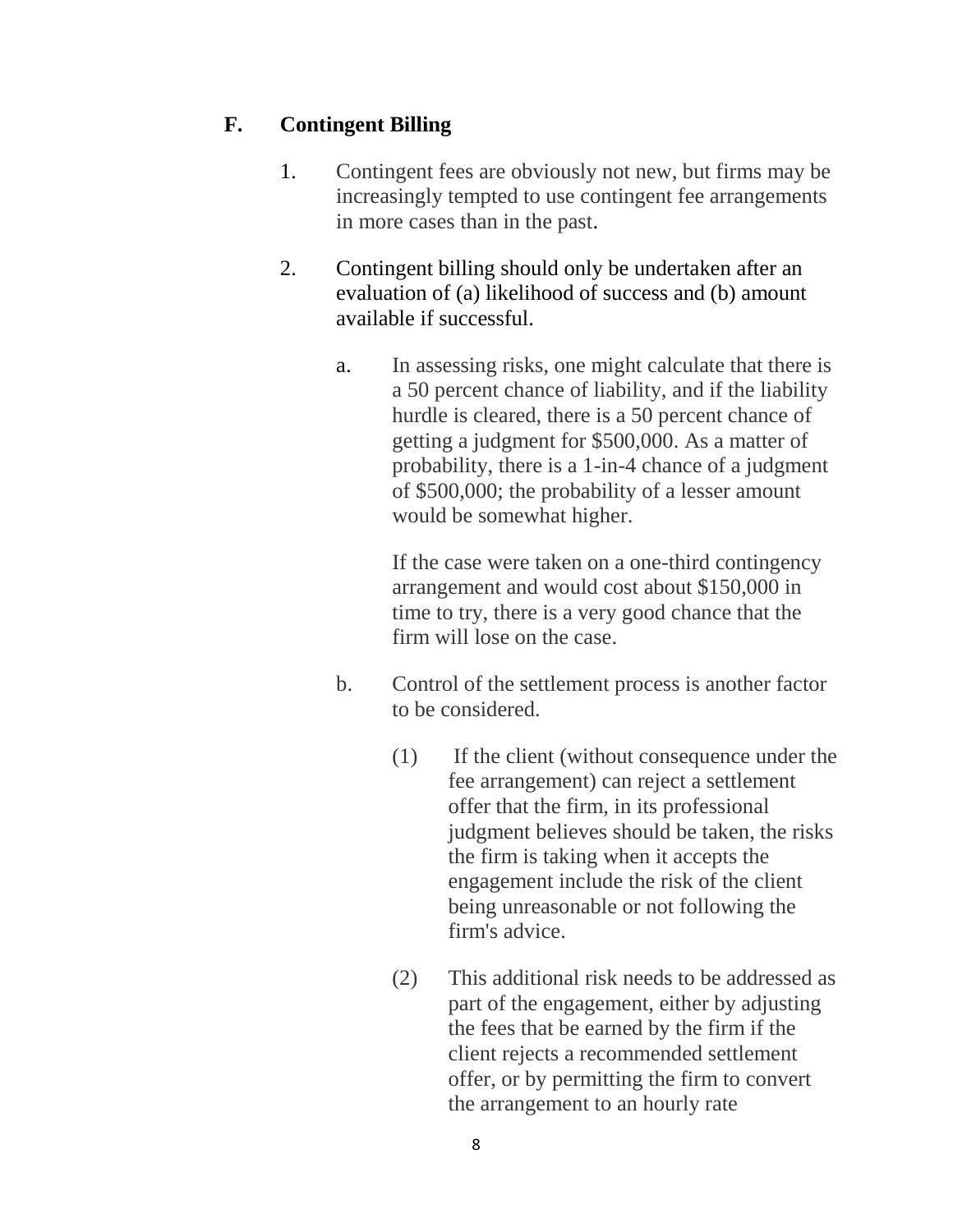arrangement and to withdraw if hourly charges are not paid.

- (3) The latter suggestion is fine theoretically, but ignores two likely factors: the client may lack the funds to pay on an hourly rate basis, and the firm may not be able to walk away from the case at the point the settlement is rejected.
- 3. An experienced attorney (the attorney who will be performing the work if the matter is brought into the office by someone who has little or no experience in that practice e area) should be given the responsibility for evaluating these cases from the point of view of liability, damage, the law and collectability.
	- a. Included in this assessment should be an analysis of the potential profitability of the case.
	- b. The more "lone ranger" fee arrangements determined by attorneys who lack the expertise in performing specific types of work, the greater the likelihood for billing errors and disagreements resulting in client dissatisfaction and reduced law firm profits.
- 4. After a contingent fee case is accepted, all activity in the file – included the amount of time the attorney has devoted to that mat matter - should be reported and analyzed on a periodic basis and profitability projections updated in conjunction with the periodic reports.
	- (a) If the experienced attorney who recommended taking these matters or responsible for performing the work on these matters was involved in a series of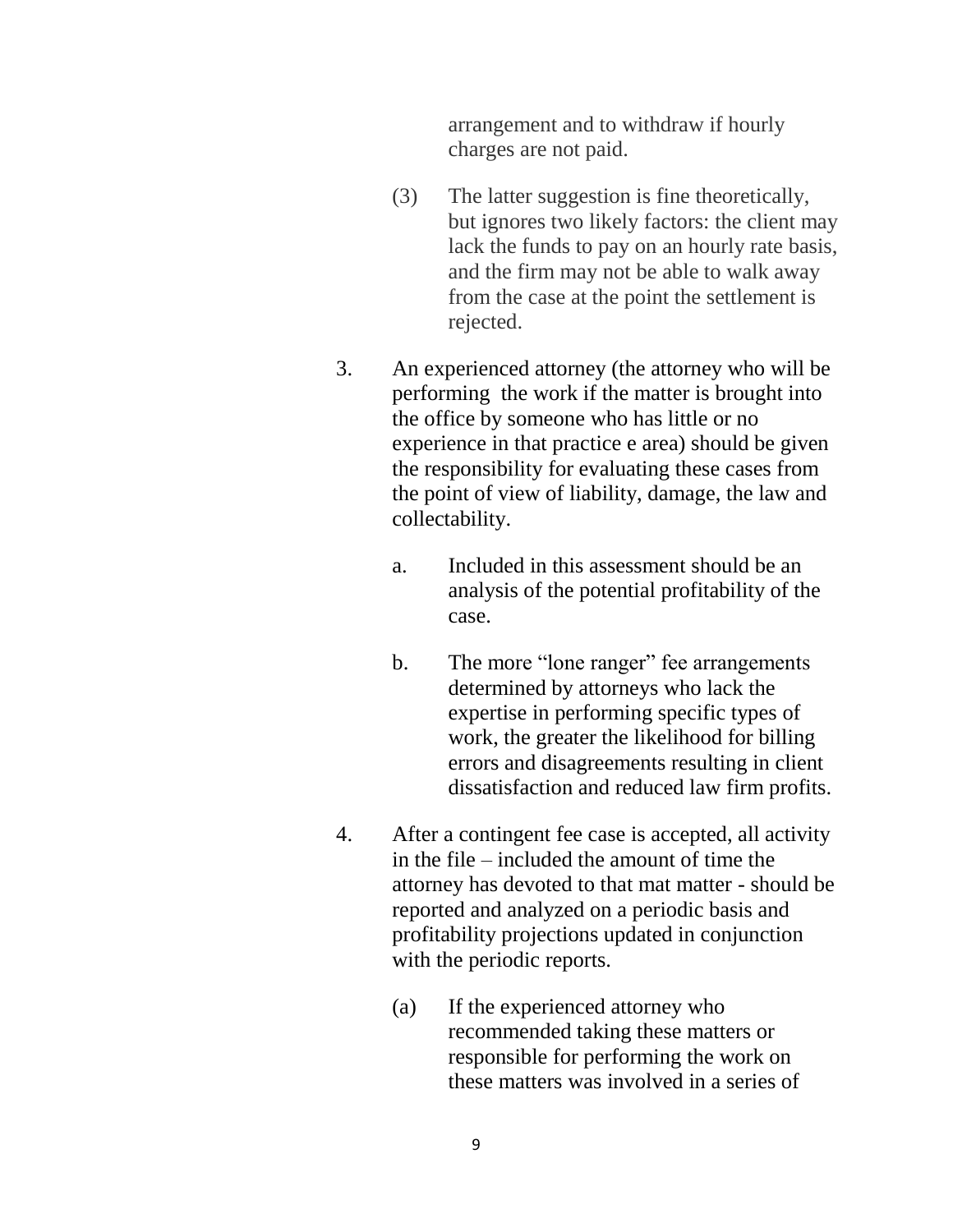"shirt losers", it maybe time to evaluate that attorney.

## **G. Combination of Value, Contingent and Hourly Billing**

1. Probably great if you can get it, but as a practical matter, not easily attainable with individual clients and attainable on a limited basis with corporate, commercial and institutional clients

## **III. Retainers**

A. **We recommend obtaining retainers from all new clients.**

# **B. Types of Retainers**

- 1. Advances for costs
- 2. Initial charges
- 3. Security billing
- 4. Full billing
- 5. Evergreen retainers
- C. **Beware of the client who is able to accumulate enough money for a retainer, but is unable to pay the balance of the fee.**

# **IV. Acceptance of New Cases: How and by Whom**

- **A. Acceptance procedures for different types of matters justify a different review process**
- **B. A file from a new client or a new file referred to the firm by an existing client that is significantly different than the usual type work performed for that client should be approved in advance by a designated partner.**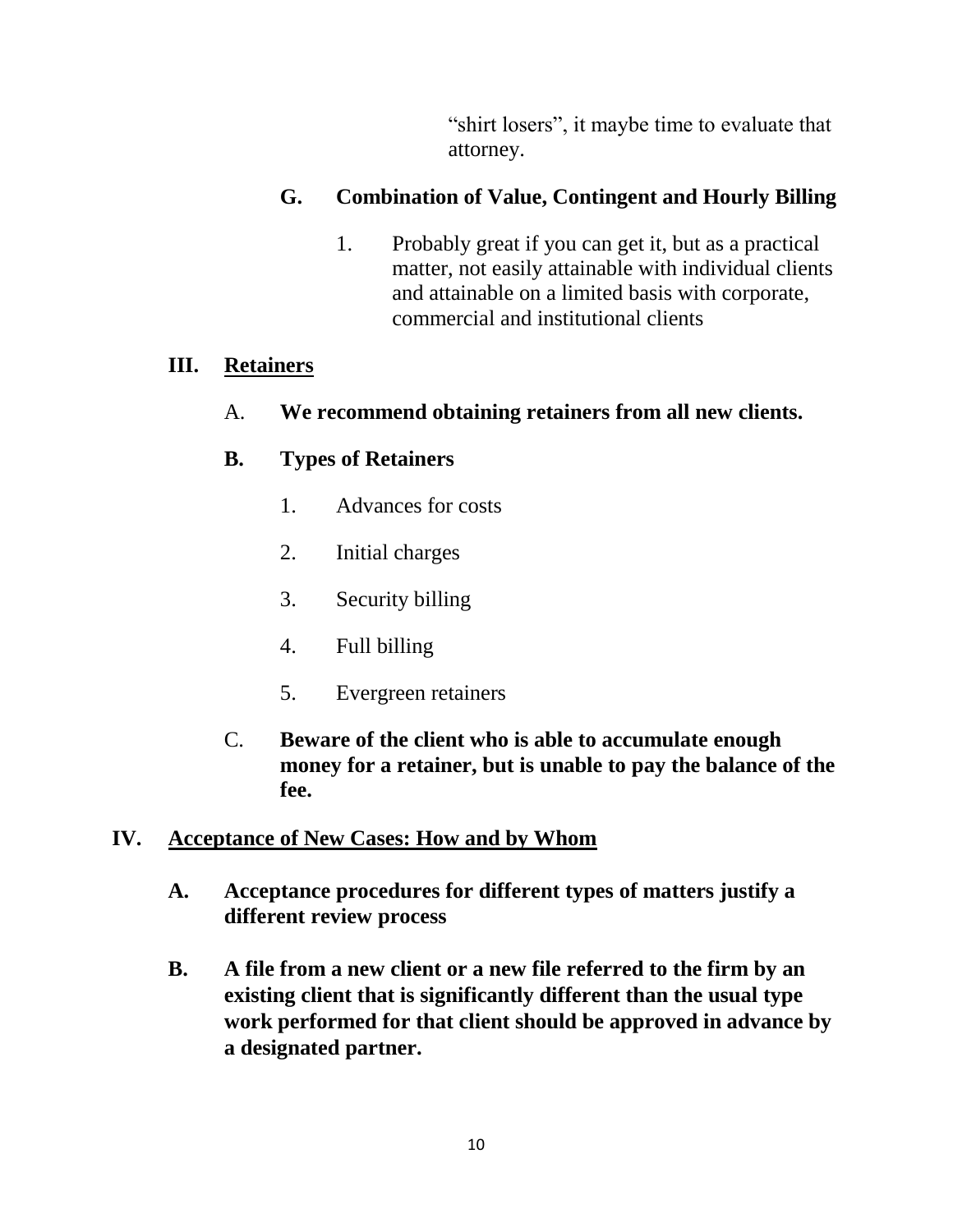- **C. Matters which will consume a significant amount of firm time and resources should be reviewed and accepted by more than one responsible partner.**
	- 1. As the firm grows, at least one person be aware of all new matters which the firm has undertaken
	- 2. Conflicts check Nothing worse than two attorneys who accept retainers from conflicting sides in the same manner or the attorney who accepts a new matter and devotes a considerable amount of time to that matter only to find that he or she cannot represent that client because of a conflict.
	- 3. Adequate staff
	- 4. Legal competence
	- 5. Ethical problems
	- 6. Marketing concerns
	- 7. Fee arrangements
- **D. All new Client Intake Forms should be reviewed by the Managing Partner on a daily basis to assure compliance with firm policies**
- **E. Setting consistent fee relationships**
- **F. Utilizing your firm's experience factor from prior representation in similar cases or for similar clients**
- **G. Limit risks created by desire of business producer to generate new work through impartial evaluation of a new matter requiring significant commitment of firm resources**
- **H. Avoid "backbiting" among partners when given matter proves to be less profitable than originally contemplated**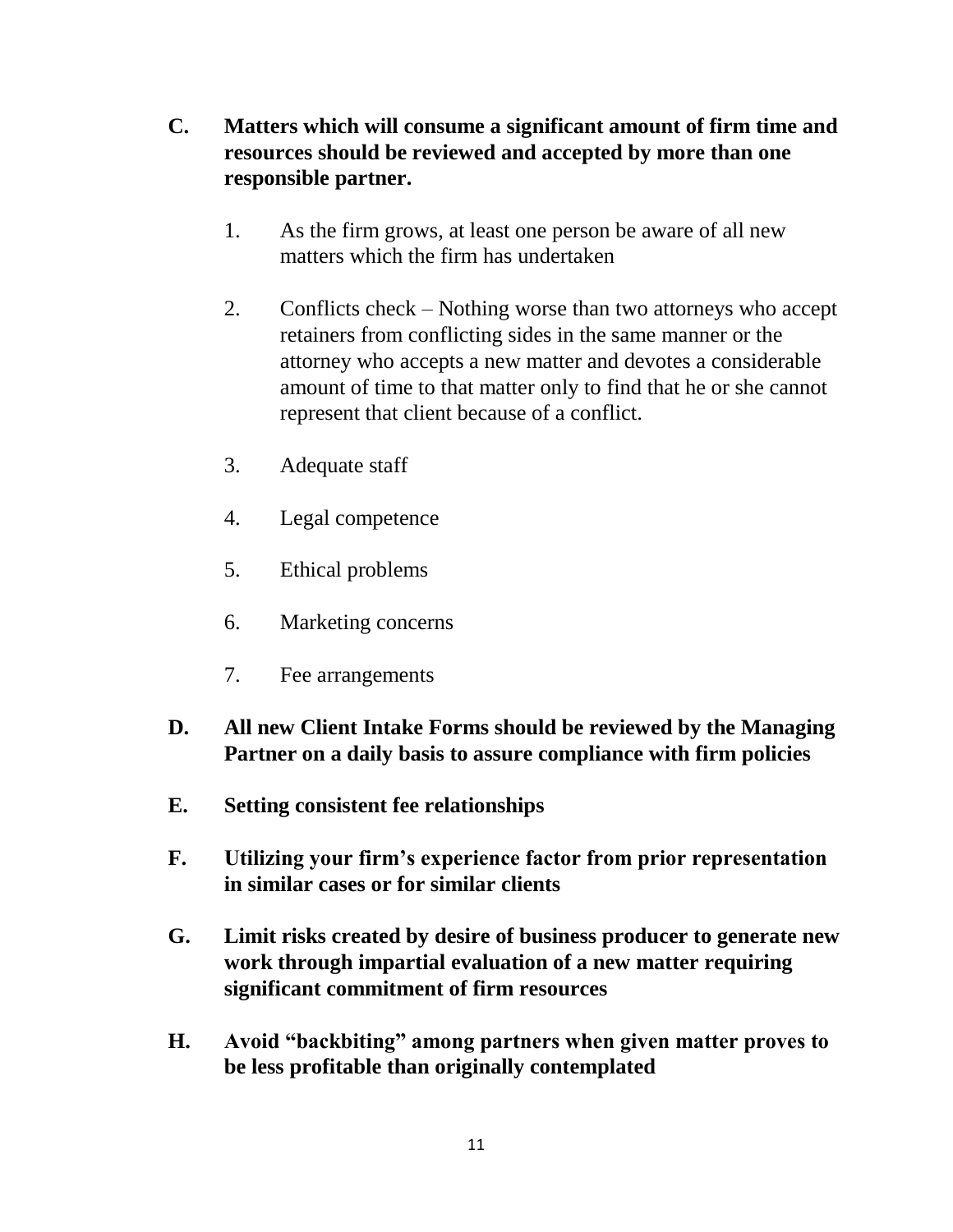## **V. Client Selection Improves Firm Profitability**

- **A. Managing Partners in many law firms agree that their firm's revenue and profitability would improve if their firms developed a well-conceived methodology for client screening and selection that would be implemented fairly and consistently.** 
	- 1. The decline in the volume of profitable work from quality business clients and the "tanking" of certain transactional practice areas during the last three years, due to the recession, has caused partners in many firms to relax their usual qualitative client selection process and accept work assignments from "high risk" clients under the guise that it is better to be busy working for a questionable client that may produce a fee, than to sit behind a desk and do little or nothing.

# B. **Identifying and Avoiding "High Risk" Clients**

- 1. All firms should establish due diligence guidelines and procedures with respect to new clients.
- 2. Asking the right questions and documenting the answers through new business intake forms that call for basic client, matter, billing and conflict information.
- 3. Typical questions for prospective clients should include the following:
	- a. How did the client select the firm?
		- (1) Are prospective clients referred to the firm through other clients or business contacts or are they contacting the firm "cold?"
		- (2) Are any attorneys related to the prospective client or otherwise socially acquainted with them?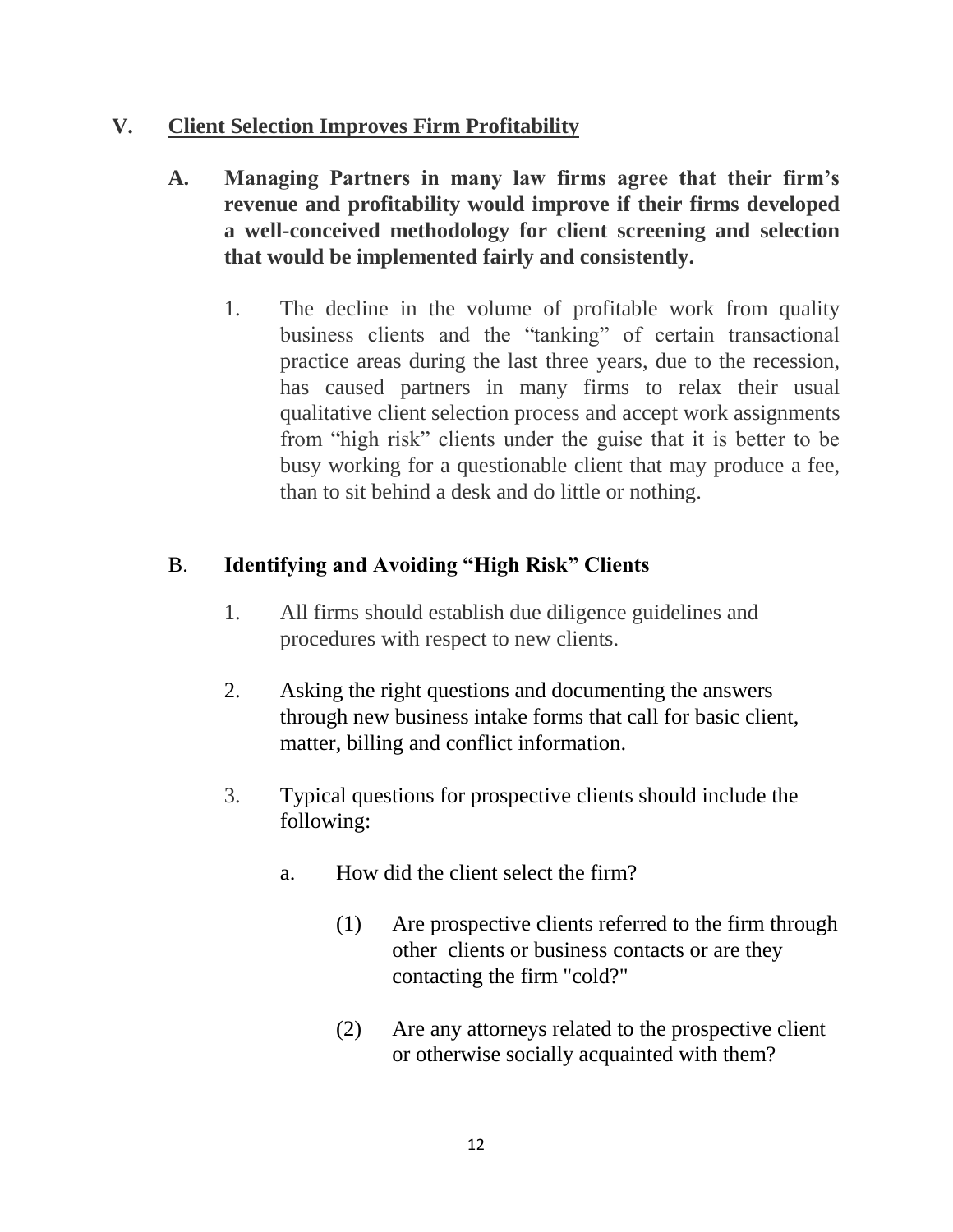- b. What is their business and who are their competitors?
	- (1) What is the prospect's business? (Check website, Lexis/Nexis for articles, etc.)
	- (2) Where did they originate? (spin-off from another company, sole-proprietor, etc.)
	- (3) How many law firms have they retained?
	- (4) Are they one-time users of legal services, or do they have on-going legal needs?
- c. What is their financial situation?
	- (1) Client size (annual sales documentation and search of business and net worth of individuals)?
	- (2) What is their outstanding debt load?
	- (3) What are the source(s) of funds to pay for legal work?
	- (4) What fee arrangement is being contemplated?
	- (5) What is the client's ability to pay retainer?
	- (6) What is the client's attitude toward "evergreen" retainers?
	- (7) Are there any outstanding judgments against them, either as a company or as individuals?
	- (8) Have there been any bankruptcy filings made (lien and judgment searches through Westlaw's *Information America* or comparable resource)?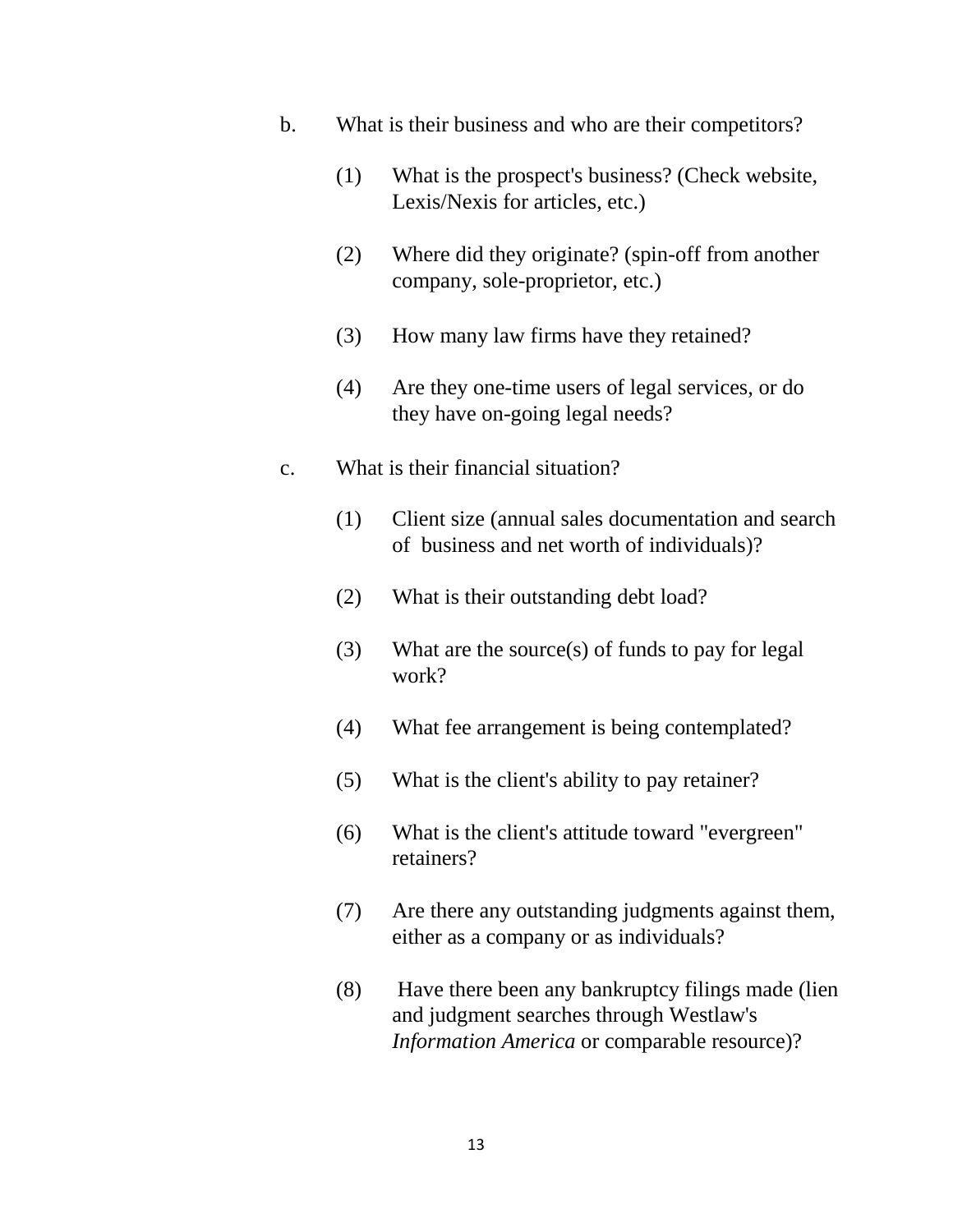- d. What are their legal needs?
	- (1) What is the nature of the work being contemplated?
	- (2) What is the expected duration of the assignment?
	- (3) What is the expected total volume of billings?
	- (4) What are the expectations of the client regarding the outcome of legal services?
	- (5) Do their legal needs comport with the firm's strategic plan regarding the firm's desired mix of business?
	- (6) What is their experience with other law firms?
	- (7) Has the prospect used other firms on the matter in question?
	- (8) If applicable, what are the client's reasons for changing law firms?
	- (9) How many law firms have they retained?
	- (10) How do they allocate work among these firms?
	- (11) Has the client ever sued an attorney for malpractice?

#### **C. Basic Due Diligence**

- 1. Regardless of the answers to the above questions provided by the prospect to the questions set forth above, the firm should perform the following checks:
	- a. Reference checks, including funding sources;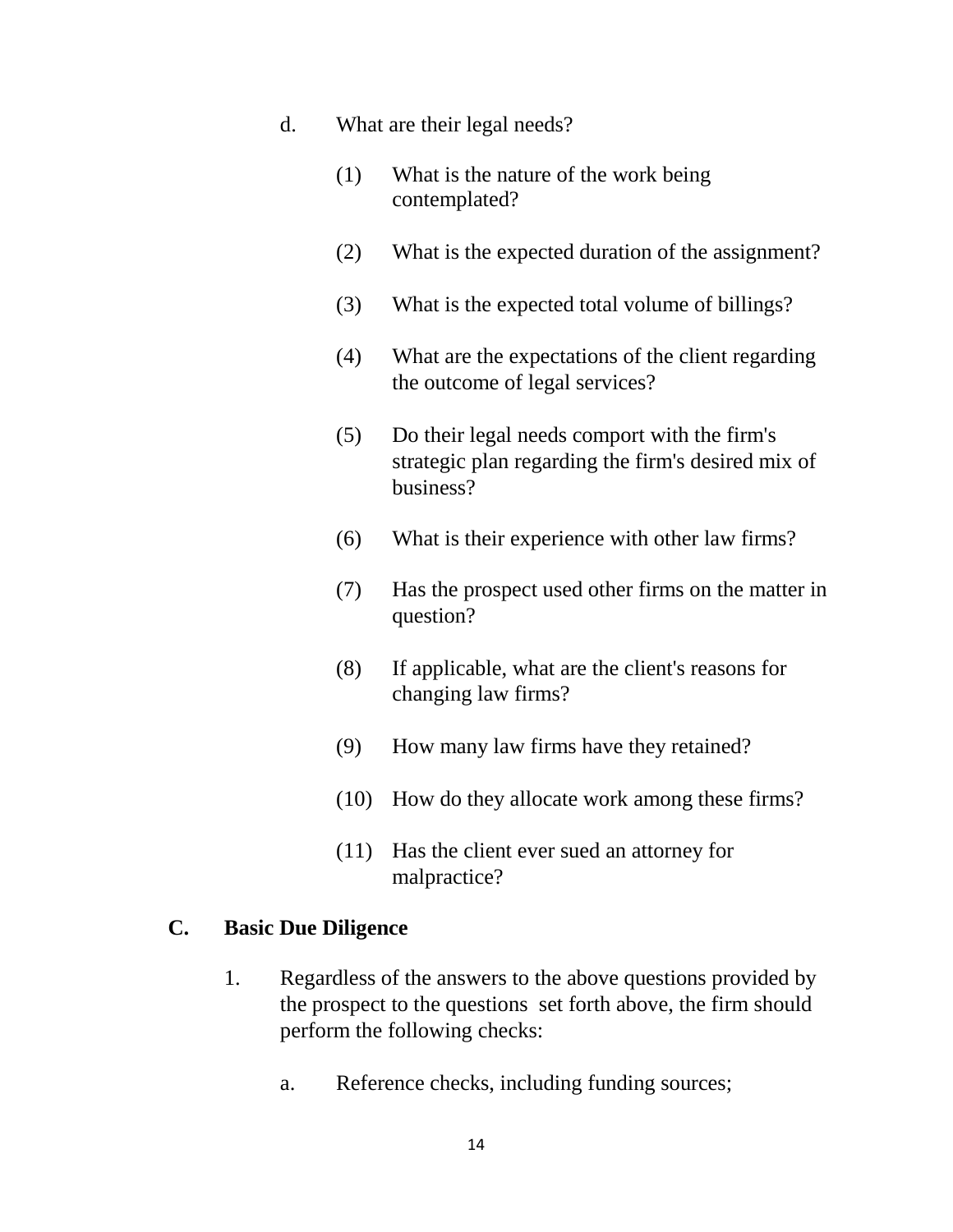- b. Website review, if prospect has one;
- c. Search and/or review of company financials;
- d. Credit reports run on individuals (with client's permission); and
- e. Conferences with prior or existing counsel, with prospective client's permission.
- 2. If this due diligence uncovers a "high risk" client, then more due diligence is necessary.
	- a. Litigation search (home state, at a minimum);
	- b. Nexis search for articles, news, etc.
	- c. Westlaw's Information America*.*

## **VI. Methods of Recording and Standardizing Reporting Time on Billable and Non-Billable Activities**

#### **A. Method**

- 1. Recording time in client file
- 2. Manual central recording /time slips
- 3. Daily time logs
- 4. Computer time reporting central input by each attorney or secretary
- 5. Networks
- 6. Central inputting
- 7. Disks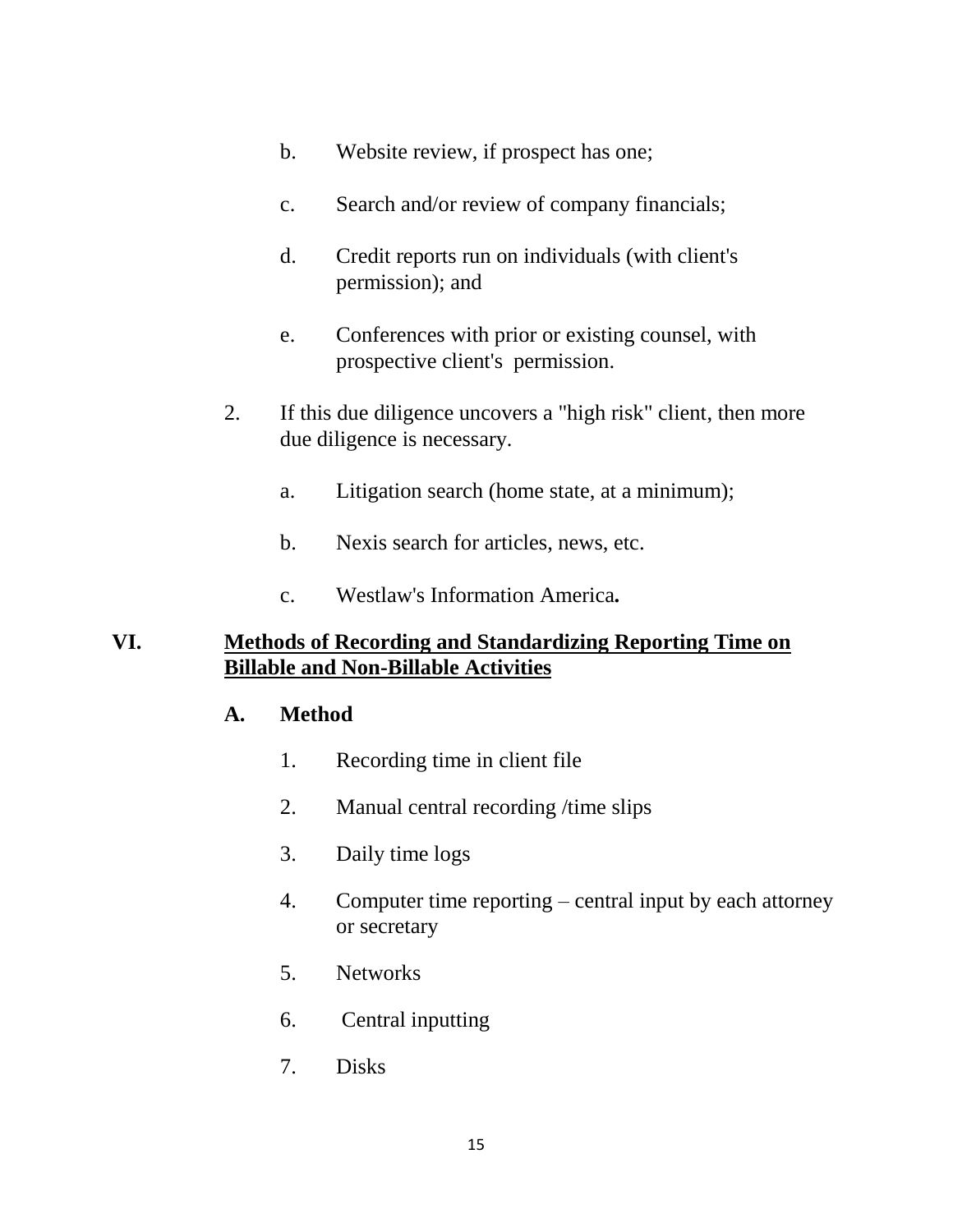## **B. Standardize Reporting time**

- 1. One tenth of an hour
- 2. One sixth of an hour
- 3. One quarter of an hour

## **C. Recording of Services Performed**

- 1. Full description
- 2. Generic category descriptions
- 3. Complying with client demands

## **D. Methods of Increasing Billable Time by Lawyers**

- 1. Establishment of goals
- 2. Incentive compensation

## **VII. Billing for Reimbursement Costs**

- **A. Out of pocket disbursements are a must, i.e., travel, expert witnesses, legal research, etc.**
- **B. Reimbursement for "non-cash" firm expenses, reproduction, faxes, etc.**
- **C. Firm should strive for as much "reimbursement" as possible since, as with all lost revenue, the "bottom line" is affected on a direct basis by lost opportunities**

## **VIII**. **Billing for Work Performed**

- **A. Insure that the client understands the firm's billing and collection policies**
	- 1. Written confirmation of the specific work to be performed, the methodology for submitting bills to the client and the firm's expectations concerning the timely payment of the bill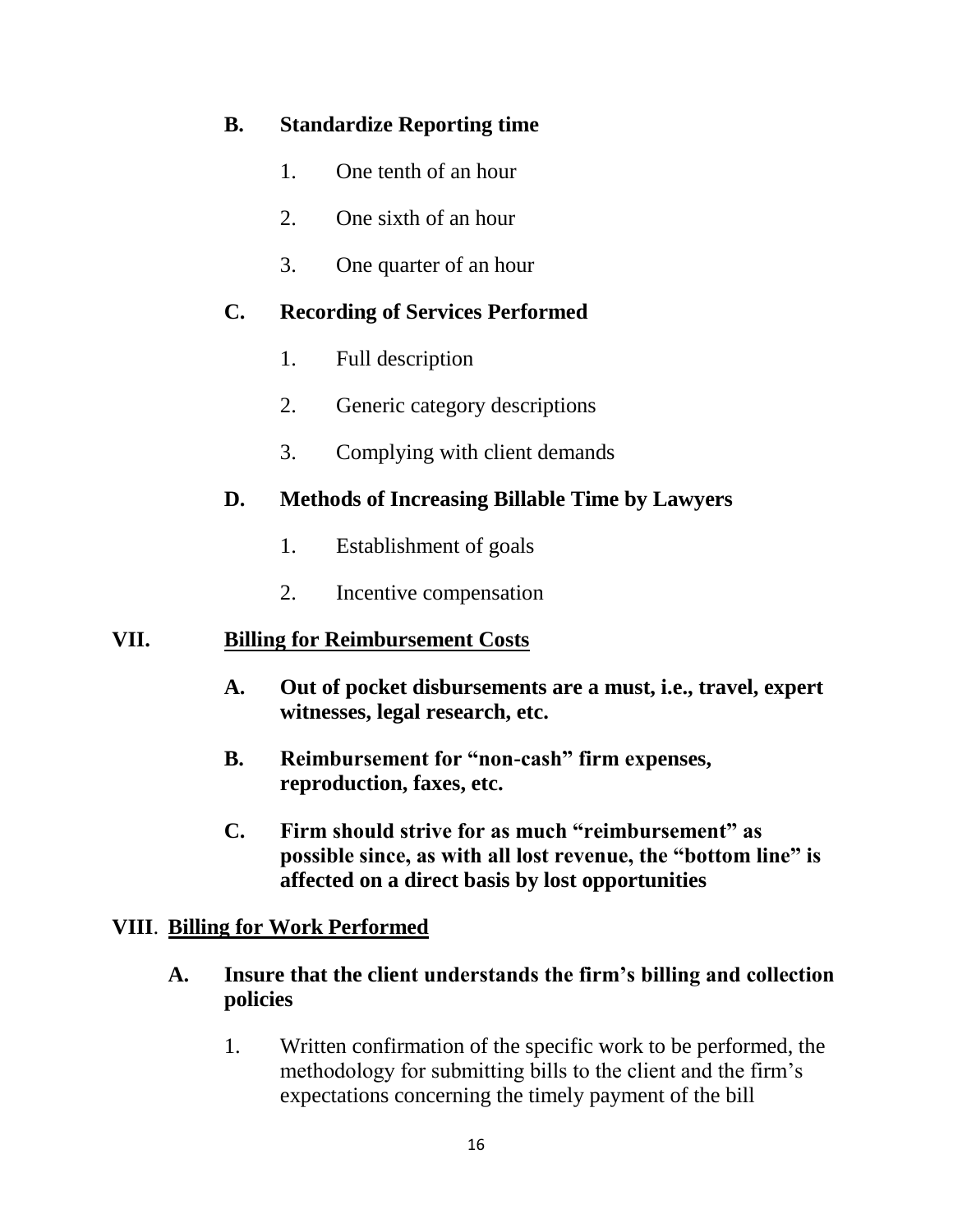### **B. Bill timely and regularly**

- 1. In accordance with the agreed upon billing schedule
	- a. Monthly
	- b. Quarterly
	- c. Upon completion of phases of the project
	- d. At closing or completion of the project assignment
- 2. Lawyer discretion
- 3. Augmenting of retainers or security deposits
- **C. Get solid system support, whether it is the nature of the staff who assists in billing/collecting or computer methods**
- **D. Review billing effort at least monthly, i.e., unbilled time and expenses**
- **E. Know when payment of outstanding bills are slow. Review collections and accounts' receivables at least monthly(, or more frequently for long-time unpaid receivables)**
- **F. Don't accept attorney excuses for not billing or following up on receivables if not timely**
- **G. If billing and collection problems with an attorney(s) continue, designate a partner to follow-up on billings and collections.** 
	- 1. Designate another partner to serve as Billing and Collections Partner
- **H. Charge interest on delinquent payment (comply with applicable ethical considerations when doing so)**
- **I. Meet with the clients to discuss payment needs/timing, they all understand cash flow**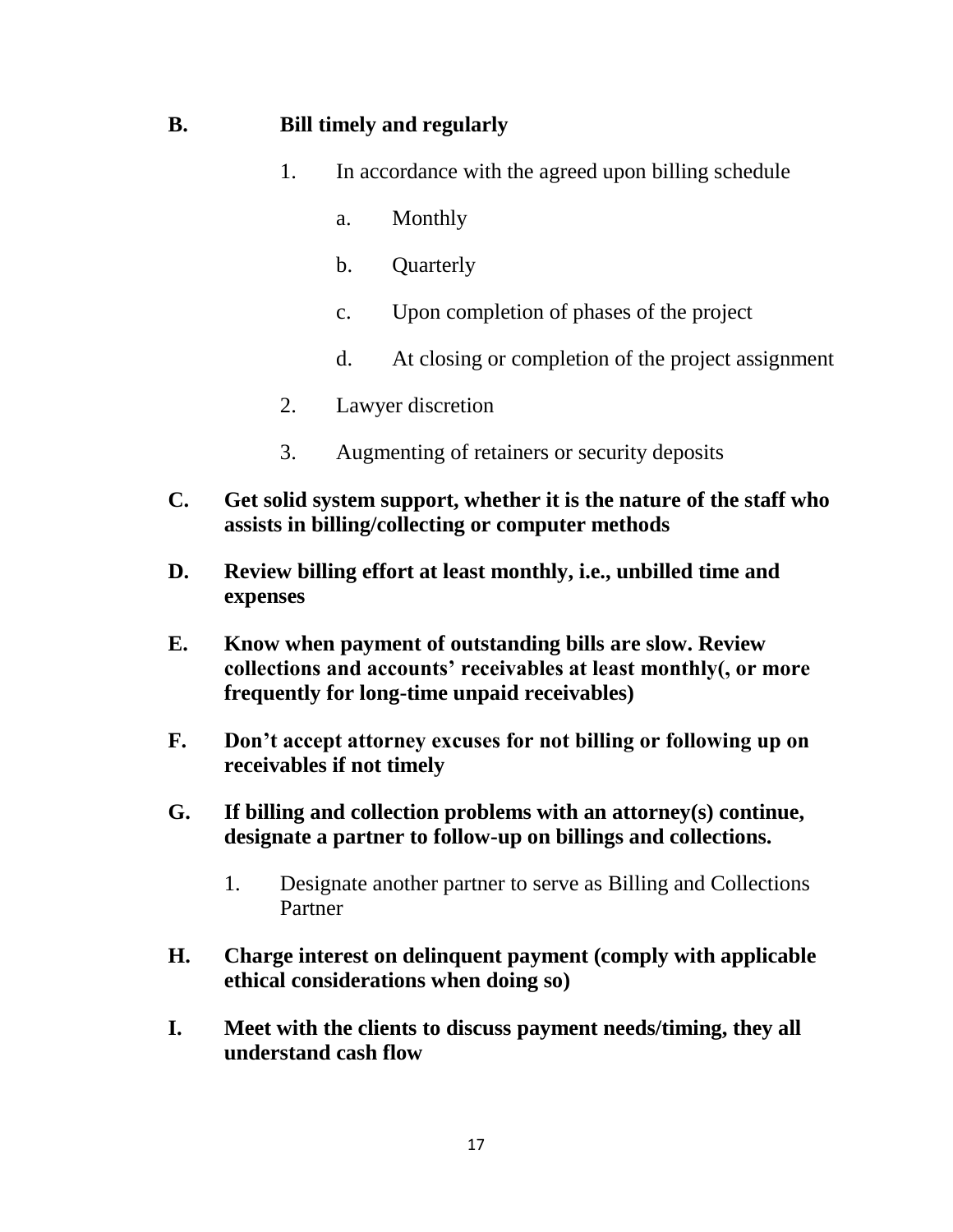## **J. Acceptance of client payment with credit cards**

- 1. Positives
	- a. Makes it easy for clients to pay for legal services
	- b. Assures the law firm of the speed of collection and timely payment bills
	- c. Creates a marketing advantage for the firm
- 2. Negative
	- a. Administrative charges the credit card company makes to the firm that accepts payment for legal services by credit card
	- b. Possible fee dispute with a client after the engagement when the client has used a credit card to pay the bill.
- **K. "Cut the bleeding" wherever possible!**

## **IX**. **Methods of Handling Delinquent Accounts**

- **A. Need to determine what constitutes a delinquent account, i.e., 30, 60, 90 or 120+ days**
- **B. The definition of a delinquent account must vary among clients depending upon nature and extent of work performed for a particular client, as well as payment practices of particular clients and financial capabilities of regular clients at particular point in time**
- **C. Delinquent account collection procedures including written communications, telephone calls and personal visits are a must in order to maintain a viable business.**
	- 1. Equally important is the appropriate mixing of these techniques for particular clients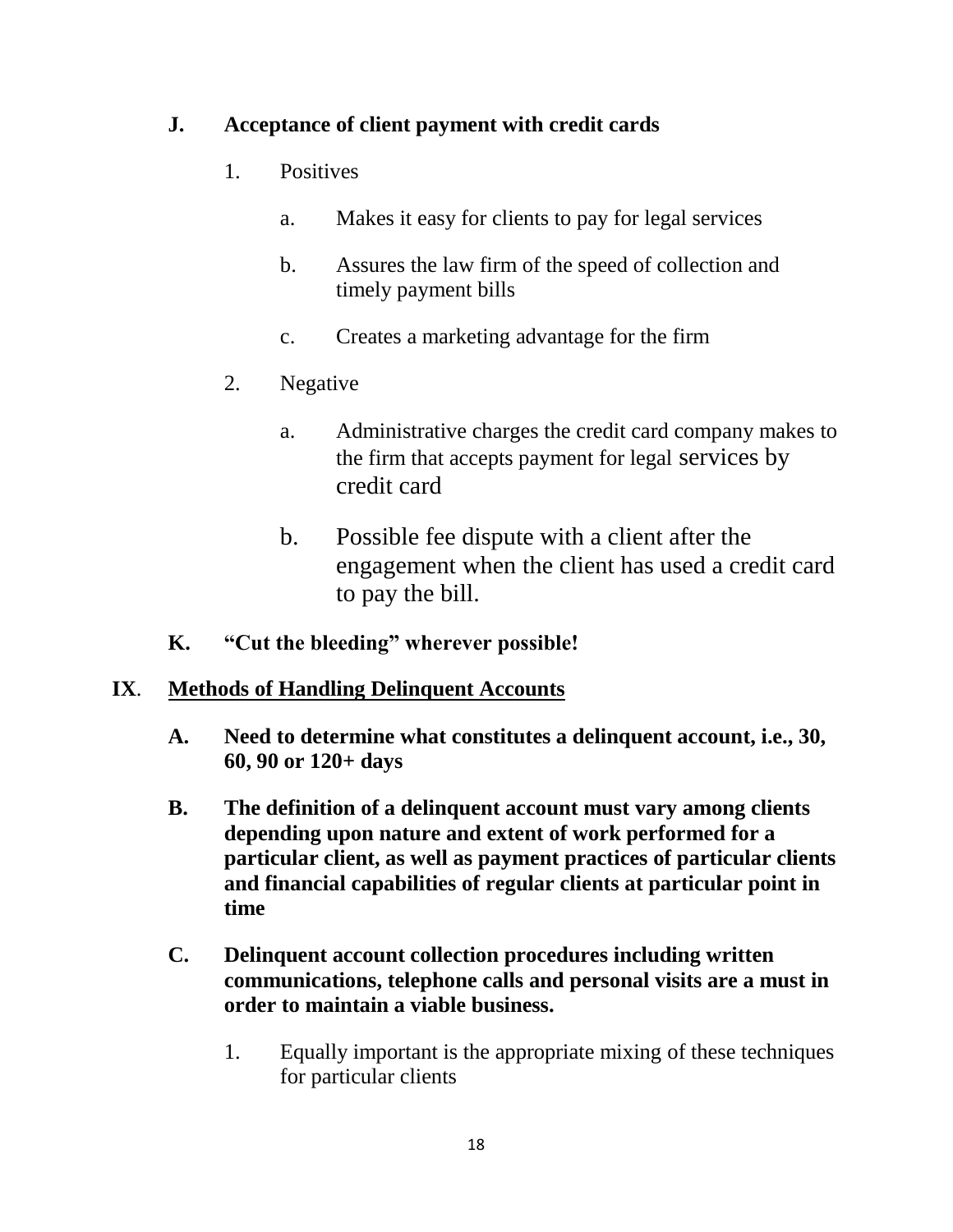- **D. Pro's and Con's of Keeping the attorney involved or excluded from the Collection process with delinquent clients**
- **E. Termination of services**

## **F. Negotiation of settlements**

- 1. Clean-up of dated unbilled time and accounts receivables by considering a one-time 25 percent discount credit of accounts receivable and unbilled time more than 180 days old.
	- a. This collection may provide a cash flow stream of operating capital that may not otherwise be available.
- 2. These monies should not be distributed to the partners.
- **G. Suing for fees**

## X. **Controlling Billings and Collections**

- A. **Centralize the control process in a partner /lawyer management**
- **B. Role of the office manage / bookkeeper**
- **C. Final responsibility lies with the Billing attorney**
- **XI. Impact on Responsible Attorneys for Delinquencies**
- **XII. Practice Area Considerations in Billing**
	- **A. Corporate/Securities**
	- **B. Real Estate**
	- **C. Estates/Trusts**
	- **D. Bankruptcy**
	- **E. Matrimonial / Family Law**

## **XIII. Concluding Comments**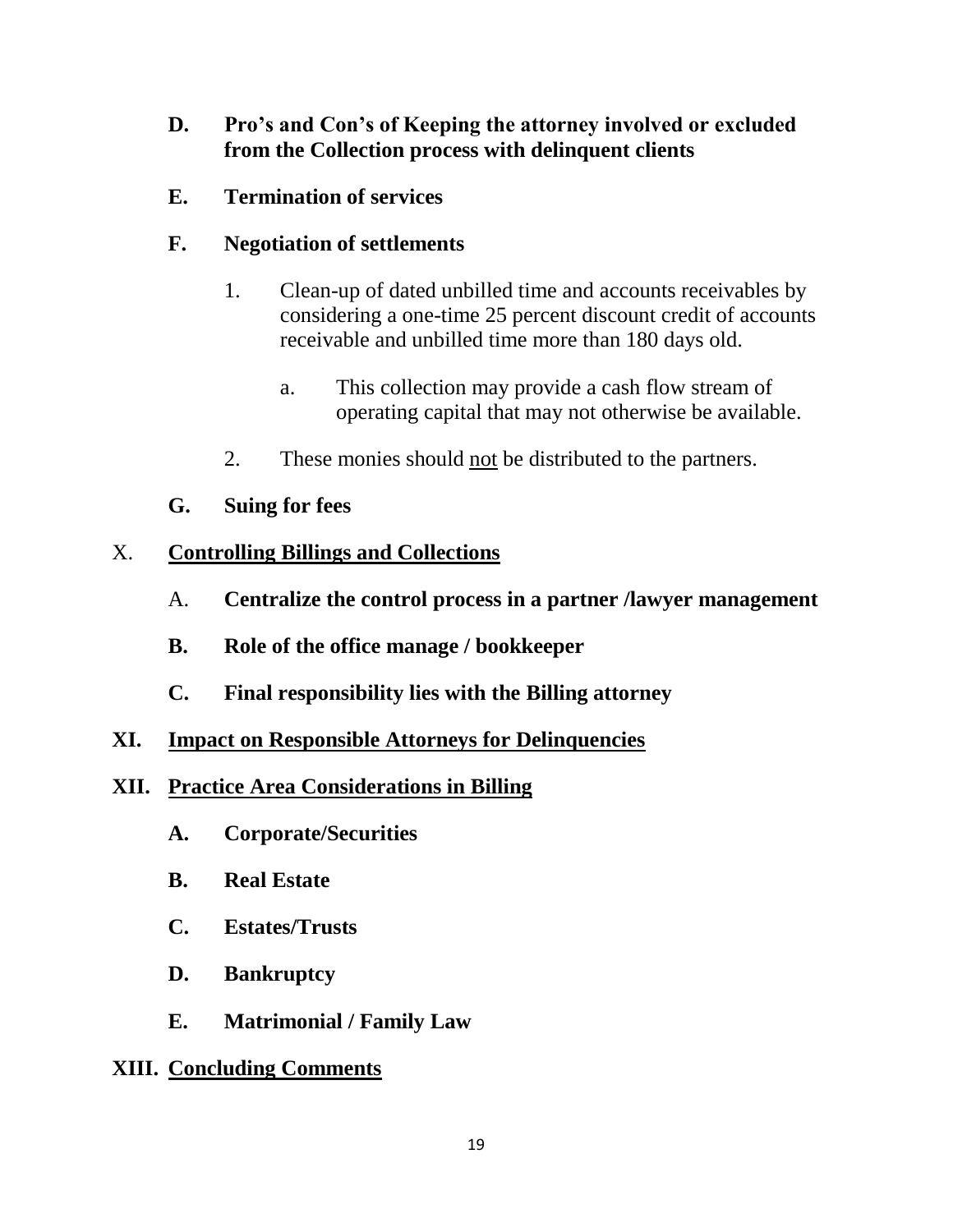## **About Joel A. Rose\***

*Joel A. Rose* is a Certified Management Consultant and President of **Joel A. Rose & Associates, Inc.**, *management consultants to the legal profession*. The firm, national in scope, is headquartered in Cherry Hill, New Jersey.

Mr. Rose received a B.S. from New York University and an M.B.A. from the Wharton Graduate School of Business, University of Pennsylvania. He has extensive experience consulting with private law firms, corporate law departments and government agencies. Mr. Rose performs and directs consulting assignments in law firm management and organization, strategic and financial planning, lawyer compensation, the feasibility of mergers and acquisitions and marketing of legal services. He has extensive experience planning and conducting retreats and special expertise resolving problems among and between lawyers.

Mr. Rose is a guest columnist on law office management and economics for the New York Law Journal and has had numerous articles published in the Philadelphia Legal Intelligencer, the Pennsylvania Law Weekly, the New Jersey Law Journal, The Law Firm, Inc., chapter publications of the Association of Legal Administrators and other state and local bar association journals. Mr. Rose is a contributing author of the book, Model Partnership Agreements for New York Law Firms, published by the New York State Bar Association and of the monograph The Quality Pursuit, Assuring Standards in the Practice of Law, published by the American Bar Association. Mr. Rose is on the Board of Editors of Accounting and Financial Planning for Law Firms and Law Firm Partnership and Benefits Report. He Chairs the Finance and Management Subcommittee of the Law Practice Management Section of the New York State Bar Association and the Continuing Legal Education Committee of the New York State Bar Association. Mr. Rose is a member of the Law Practice Committee of the American Bar Association and the coordinator and moderator of the Annual Conference & Workshops on Law Firm Management & Economics. He frequently presents tele-seminars and webinars for bar associations and national legal organizations, and speaks at bar association meetings and at chapter meetings of the Association of Legal Administrators. For five years, Mr. Rose chaired The Acquisition and Merger Committee and Co-Chaired the Large and Extra-Large Law Firm Interest Group of the Law Practice Management Section of the American Bar Association. He is a member of the National Panel of the American Arbitration Association, the Economics Section of the New York State Bar Association, and an associate member of the American